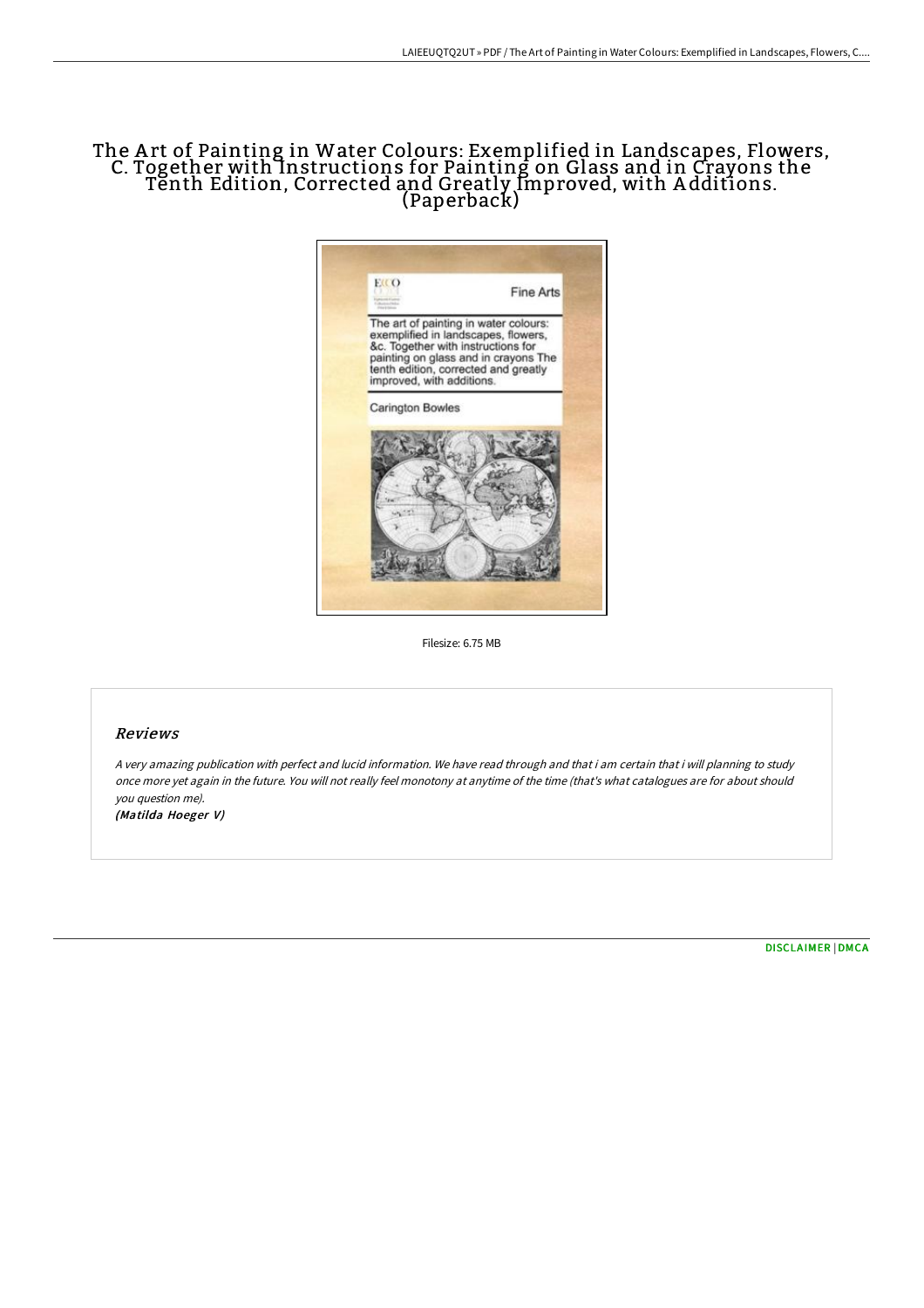## THE ART OF PAINTING IN WATER COLOURS: EXEMPLIFIED IN LANDSCAPES, FLOWERS, C. TOGETHER WITH INSTRUCTIONS FOR PAINTING ON GLASS AND IN CRAYONS THE TENTH EDITION, CORRECTED AND GREATLY IMPROVED, WITH ADDITIONS. (PAPERBACK)



To get The Art of Painting in Water Colours: Exemplified in Landscapes, Flowers, C. Together with Instructions for Painting on Glass and in Crayons the Tenth Edition, Corrected and Greatly Improved, with Additions. (Paperback) PDF, you should click the button listed below and save the ebook or get access to other information which are highly relevant to THE ART OF PAINTING IN WATER COLOURS: EXEMPLIFIED IN LANDSCAPES, FLOWERS, C. TOGETHER WITH INSTRUCTIONS FOR PAINTING ON GLASS AND IN CRAYONS THE TENTH EDITION, CORRECTED AND GREATLY IMPROVED, WITH ADDITIONS. (PAPERBACK) book.

Gale Ecco, Print Editions, United States, 2010. Paperback. Condition: New. Language: English . Brand New Book \*\*\*\*\* Print on Demand \*\*\*\*\*.The 18th century was a wealth of knowledge, exploration and rapidly growing technology and expanding record-keeping made possible by advances in the printing press. In its determination to preserve the century of revolution, Gale initiated a revolution of its own: digitization of epic proportions to preserve these invaluable works in the largest archive of its kind. Now for the first time these high-quality digital copies of original 18th century manuscripts are available in print, making them highly accessible to libraries, undergraduate students, and independent scholars.The eighteenthcentury fascination with Greek and Roman antiquity followed the systematic excavation of the ruins at Pompeii and Herculaneum in southern Italy; and after 1750 a neoclassical style dominated all artistic fields. The titles here trace developments in mostly English-language works on painting, sculpture, architecture, music, theater, and other disciplines. Instructional works on musical instruments, catalogs of art objects, comic operas, and more are also included. ++++The below data was compiled from various identification fields in the bibliographic record of this title. This data is provided as an additional tool in helping to insure edition identification: ++++British LibraryT116116Author of the artist s assistant = Carrington Bowles. Cover title dated 1799.London: printed for and sold by Robert Laurie and James Whittle, successors to the late Mr. Robert Sayer, 1797. [4],68p.; 8.

Read The Art of Painting in Water Colours: Exemplified in [Landscapes,](http://albedo.media/the-art-of-painting-in-water-colours-exemplified-1.html) Flowers, C. Together with Instructions for Painting on Glass and in Crayons the Tenth Edition, Corrected and Greatly Improved, with Additions. (Paperback) Online Download PDF The Art of Painting in Water Colours: Exemplified in [Landscapes,](http://albedo.media/the-art-of-painting-in-water-colours-exemplified-1.html) Flowers, C. Together with Instructions for Painting on Glass and in Crayons the Tenth Edition, Corrected and Greatly Improved, with Additions. (Paperback)